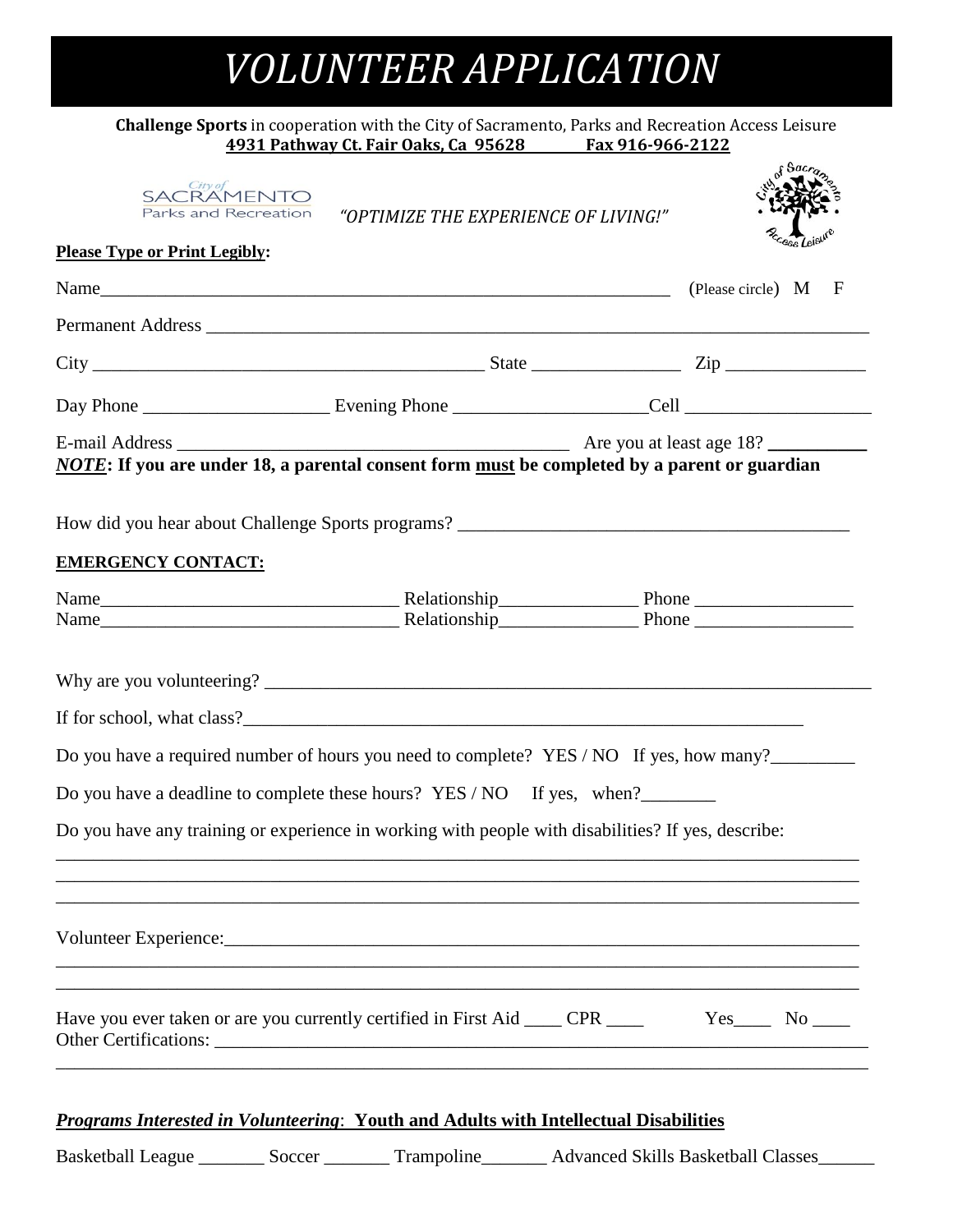|                                                                | 1. Have you ever been convicted by a court of a misdemeanor? YES NO                                             |
|----------------------------------------------------------------|-----------------------------------------------------------------------------------------------------------------|
| 2. Have you ever been convicted by a court of a felony? YES NO |                                                                                                                 |
|                                                                | 3. If "YES" to "1" or "2", state WHAT conviction, WHEN, WHERE, AND DISPOSITION OF CASE(S):                      |
|                                                                |                                                                                                                 |
|                                                                |                                                                                                                 |
|                                                                |                                                                                                                 |
|                                                                |                                                                                                                 |
|                                                                | References: Please list the names of two individuals we may contact as a reference. Do not list relatives.      |
|                                                                |                                                                                                                 |
|                                                                |                                                                                                                 |
|                                                                | Special Skills or Talents: 2008 and 2008 and 2008 and 2008 and 2008 and 2008 and 2008 and 2008 and 2008 and 200 |
|                                                                |                                                                                                                 |
|                                                                |                                                                                                                 |
|                                                                |                                                                                                                 |
|                                                                |                                                                                                                 |

#### **Media Release**

The undersigned, in consideration of the acceptance of this entry, I hereby waive, release, and indemnify the City of Sacramento, Department of Parks and Recreation, Access Leisure, Challenge Sports of California, sponsors, staff, and volunteers from any and all liability for any injuries and/or expenses incurred by myself while volunteering at an Access Leisure program. In case of accident arising out of the said activity, medical assistance may be administered to the registrant of this activity. **MEDIA RELEASE:** I specifically grant permission to the City of Sacramento to use the likeness, voice, and words of the registrant in television, radio, films, newspapers, magazines, and media of any form not heretofore described to further the aims of the City of Sacramento.

I agree to conform with the City of Sacramento's rules and regulations. I understand that my failure to follow department policies and procedures may result in the termination of my service from the volunteer program. I also understand that I am not an employee of the City of Sacramento and that all duties performed will be done as an unpaid volunteer.

In case of accident arising out of or in any way connected with participation in City programs I agree to give my consent to any medical treatment deemed necessary by a medical doctor. Volunteers are covered by the City of Sacramento Workers Compensation program.

**Please note that a background investigation and fingerprinting will be required before placement in any sensitive volunteer position. In some placements TB testing is required.**



| <b>FOR OFFICE USE ONLY</b>                                                                                                                                                                                                     |                                                                                                                |                          |  |  |
|--------------------------------------------------------------------------------------------------------------------------------------------------------------------------------------------------------------------------------|----------------------------------------------------------------------------------------------------------------|--------------------------|--|--|
| PROGRAM VOLUNTEERING: UNIVERSITY OF A SERVICE OF A SERVICE OF A SERVICE OF A SERVICE OF A SERVICE OF A SERVICE OF A SERVICE OF A SERVICE OF A SERVICE OF A SERVICE OF A SERVICE OF A SERVICE OF A SERVICE OF A SERVICE OF A SE |                                                                                                                |                          |  |  |
| START DATE: ______________                                                                                                                                                                                                     | END DATE: THE STATE OF THE STATE OF THE STATE OF THE STATE OF THE STATE OF THE STATE OF THE STATE OF THE STATE | TOTAL HOURS: TOTAL HOURS |  |  |
| EVALUATION FORM COMPLETED? YES _____ NO_____                                                                                                                                                                                   |                                                                                                                | <b>INITIAL</b>           |  |  |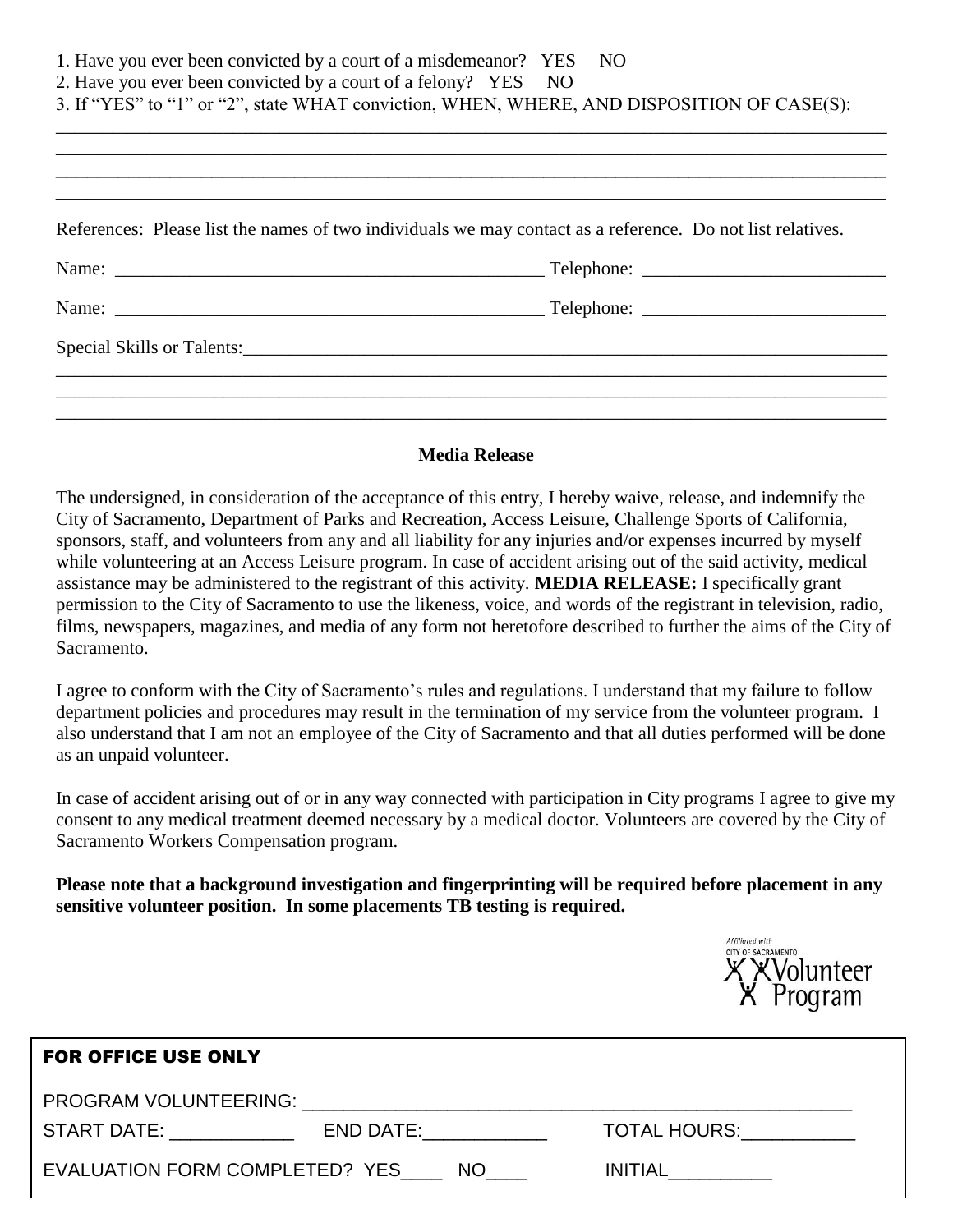# VOLUNTEER AGREEMENTS

- 1. Challenge Sports/Access Leisure volunteers shall conduct themselves in conformity to City of Sacramento, Challenge Sports/Access Leisure policies and procedures and with the traditional etiquette of programs. This includes, but is not limited to: bringing credit and honor to yourself, your peers, your recreation staff, and the Challenge Sports/Access Leisure Program.
- 2. All volunteers will display proper respect and behavior toward peers, recreation staff, administrators, and the public.
- 3. All volunteers, parents/guardians, administrators, recreation staff, and program participants will practice appropriate conduct:
	- Volunteers will participate in all program activities.
	- Volunteers will encourage participants to be as independent as possible.
	- Volunteers will maintain a positive attitude.
	- Volunteers will treat Access Leisure and fellow volunteers and participants with dignity.
	- Volunteers will treat equipment and facilities with respect.
	- Volunteers will follow all rules set forth by transportation personnel both prior to, during trip, and unloading.
	- Volunteers will know and follow the rules of the activities/events they are participating in.
	- Volunteers will not use or consume alcohol, tobacco or Illegal drugs or drugs not prescribed to you. .
	- Volunteers will not knowingly engage in unsafe activities.

#### **Action that will be taken if Volunteer does not comply with Agreements**

- 1. Program Coordinator and Supervisor will discuss the most appropriate course of action with volunteer.
- 2. Decision of Program Coordinator is final. If Volunteer is asked to depart program, he or she must leave immediately.

The administrators of Challenge Sports/Access Leisure are responsible for enforcement of the Volunteer Agreements.

**GROUNDS FOR TERMINATION:** Volunteers will not be considered employees of the City of Sacramento. All volunteers serve the City of Sacramento at will, and either the City of Sacramento or the volunteer may terminate the arrangement without notice or consideration.

I, \_\_\_\_\_\_\_\_\_\_\_\_\_\_\_\_\_\_\_\_\_\_\_\_\_\_\_\_\_\_\_\_\_\_\_\_ understand that if I **choose** to engage in behaviors or unsafe activities that create a potential hazard to the emotional or physical safety of other volunteers, staff, and/or program participants; or am disruptive to the operation of programs, I will be asked to leave.

**I authorize investigation of all statements contained in this application and any supporting documents and I understand that a background check may be conducted. I authorize the City of Sacramento and its non-profit partners to secure information from the references I have provided, and release all parties from any liability arising from such investigation.**

| Volunteer Signature          | Date |
|------------------------------|------|
|                              |      |
| Program Supervisor Signature | Date |